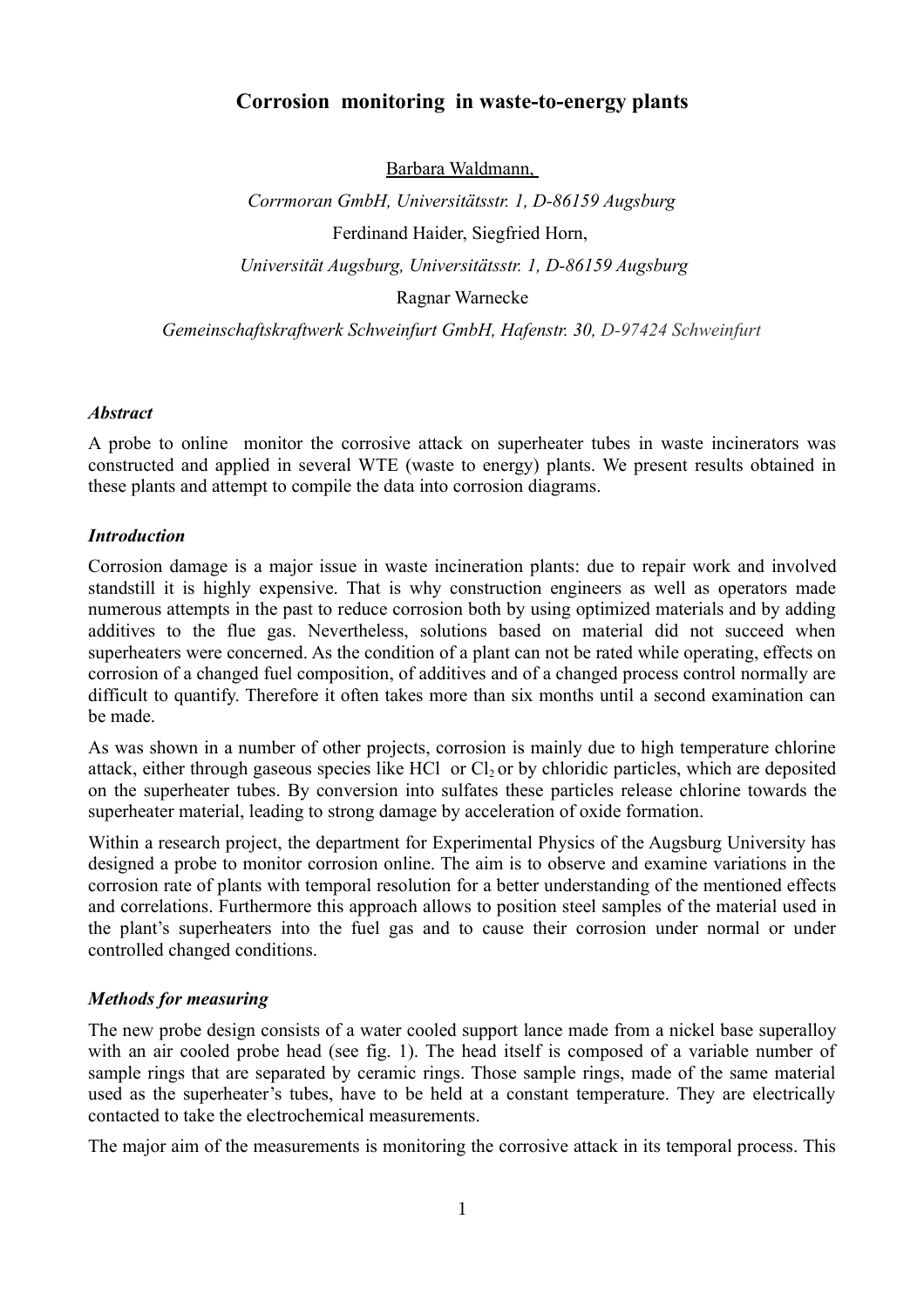was obtained by measuring the polarization resistance. The polarization resistance is the ratio of the applied potential and the resulting current response; it is proportional to the current corrosive degradation. By quantifying the loss of weight at the end of the measurements, the electronic measurement signal can be calibrated. Additionally, our method allows taking samples for offline examination. For further description of the method and results see [1], [2] [3], [4], [5], [6].



*Figure 1: Schematic view of the probe head with electrical wiring*

The controlled air cooling of the probe head and enhancements in the cooling system makes it possible to adjust the temperature of the sample rings within a range from 50 up to some hundred degrees Celsius below the temperature of the fuel gas. So it is even possible to position the probe in the first pass of the waste incineration plant – within the direct radiation zone of the firing where fuel gas temperature will rise up to 900 degrees Celsius and the additional heat flux by direct radiation - and therefore to take continuous measurement for several months.

# *Results from different plants*

In order to compare the corrosion processes in WTE plants with a wide range of different corrosion rates, measurements were performed in four plants covering a range in corrosive attack. In the following we present results from such measurements to show the capabilities of the probe system.

### **Plant 1 (low corrosion)**

In Plant 1, a WTE plant with comparably low corrosion rate, we measured in two different positions, in the second pass (probe 1) at a flue gas temperature of approximately 750°C and in the third pass (probe 2) at a temperature of 600°C. Both probes were installed at 25m height. Fig. 2 shows the results for the polarization conductance. As expected, the probe at the lower flue gas temperature shows a lower signal, which was later confirmed by weight loss determination. Distinctive features are the sudden increase of the signal of probe 1 for periods of several days, with only one appearing also on probe 2 (see fig. 3).

Possibly, special conditions of the combustion are visible only up to the second pass, but damped out in the third pass.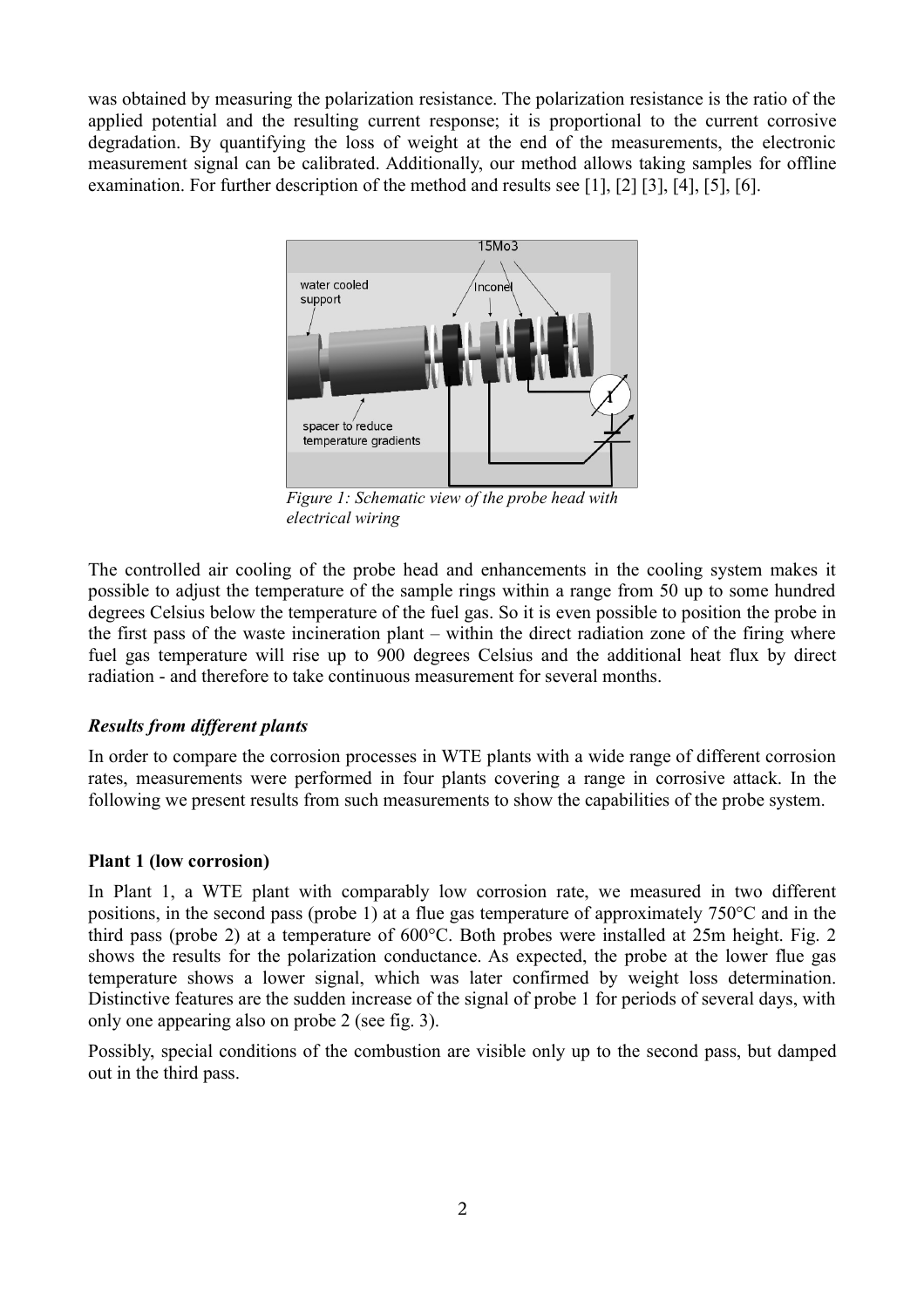

*Figure 2: Polarization conductance of plant 1. Left hand part: second pass, right hand part: third pass (different scaling)*



*Figure 3: Probe 1 and 2, plant 1, special events*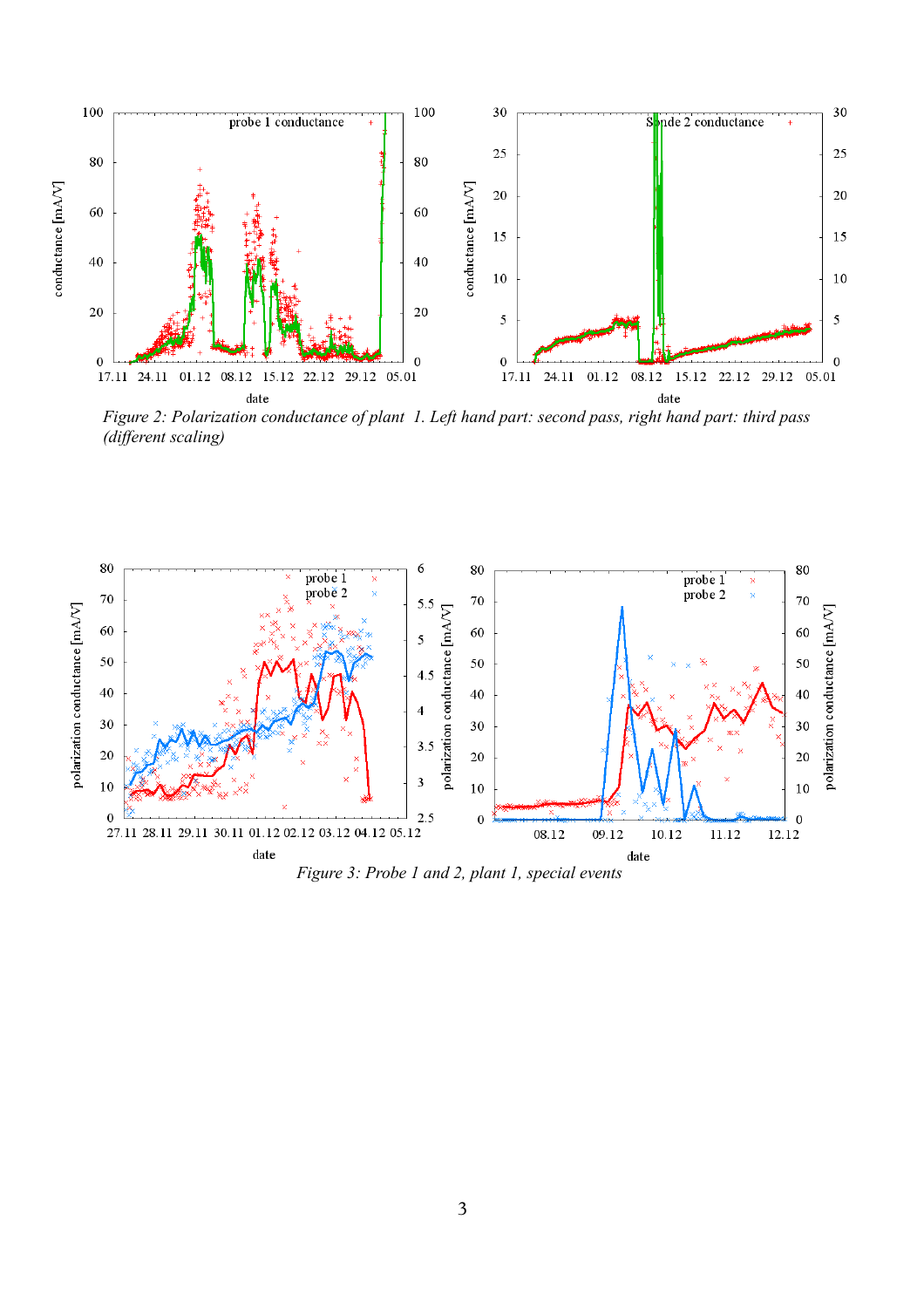Integration of the polarization conductance with respect to time yields a quantity, which is directly proportional to the total material loss. If the latter is determined after the measurement either by wall thickness or weight loss measurement of a special control ring, one obtains a calibration factor which can be used to convert the measured values of the polarization conductance into material loss rate. Fig. 4 shows the integrated values (red and green) of probe 1 and 2 and the converted values (right axis).



*Figure 4: Probe 1 and 2 – anomalies of polariztion conductance: The integrated polarization conductance for both probes, (red, green) and a hypothetical curve for probe 1 without periods of extreme corrosion. Right scale: Conversion into material loss.*

Additionally we computed a hypothetical curve, (blue) where periods of high corrosion (conductance > 30mA/V) were omitted to show what can be achieved under optimal control.

The calibration factors obtained from weight loss using this procedure are:

| second pass: | 1.39 10-8 $Vm/As$ |
|--------------|-------------------|
| third pass:  | $1.05$ 10-8 Vm/As |

In a former measurement a similar value was obtained in the third pass:

plant 1 (2006): 1.32 10-8 Vm/As

### **Plant 2 (low corrosion)**

In plant 2, another WTE plant with low corrosion rates, measurements were taken during a period of six weeks, again on two positions, one (probe 2, flue gas temperature 650°C) in the third pass on a height of 8.20m and in the fourth pass, a horizontal pass at a height of 12.80m at a flue gas temperature of 580°C.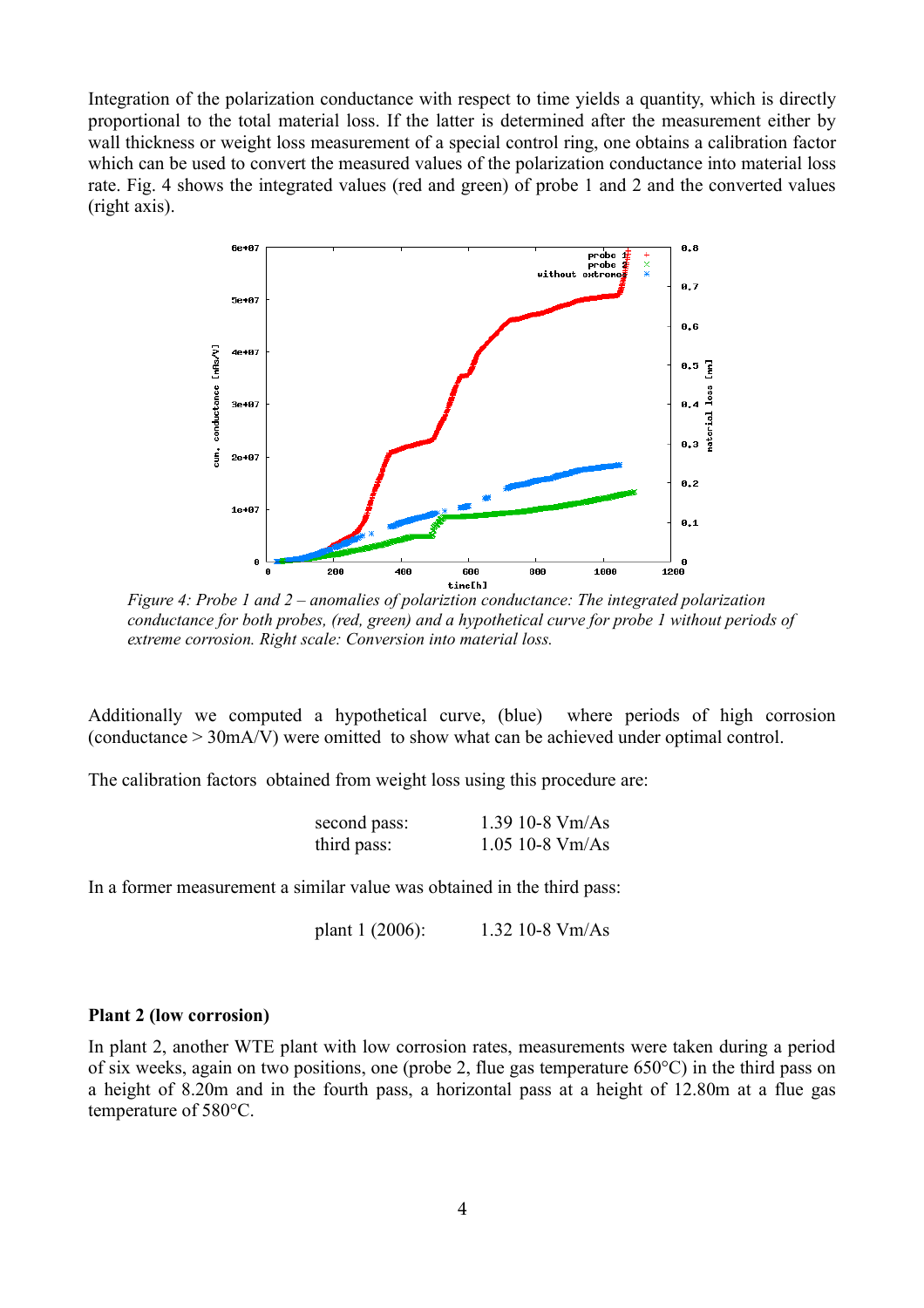

*Figure 5: polarization conductance of probe 1 (fourth pass, flue gas temperature 580°C) and probe 2 (third pass, flue gas temperature 650°C). Right: initial phase, signal of probe increased by a factor 10x* 

Fig. 5 shows the corrosion signal (polarization conductance) for both probes, the green curves showing a signal averaged over ten values. As expected because of the lower flue gas temperature, the signal of probe 1 is far below that of probe 2. The right part of fig. 5 shows a close up of the initial period with even minor fluctuations (or variations) occurring simultaneously on both sensors. The variations during the time from 8/5/-10/5 were intended temperature variations to obtain the dependence of the corrosion signal as a function of the superheater tube temperature.

As described above, the signals were calibrated after the end of the measurements using weight loss data. After 1246h we found a mass loss of 3.6% in the third pass and of 1.04% in the fourth pass. This corresponds to a material loss of 0.188mm/1246h=1.4mm/a and of 0.05mm/1246h=0.38mm/a, respectively.

Corresponding calibration factors were hence :

| third pass:  | $1,36$ 10-8 Vm/As |
|--------------|-------------------|
| fourth pass: | $0.78$ 10-8 Vm/As |



*loss (right)*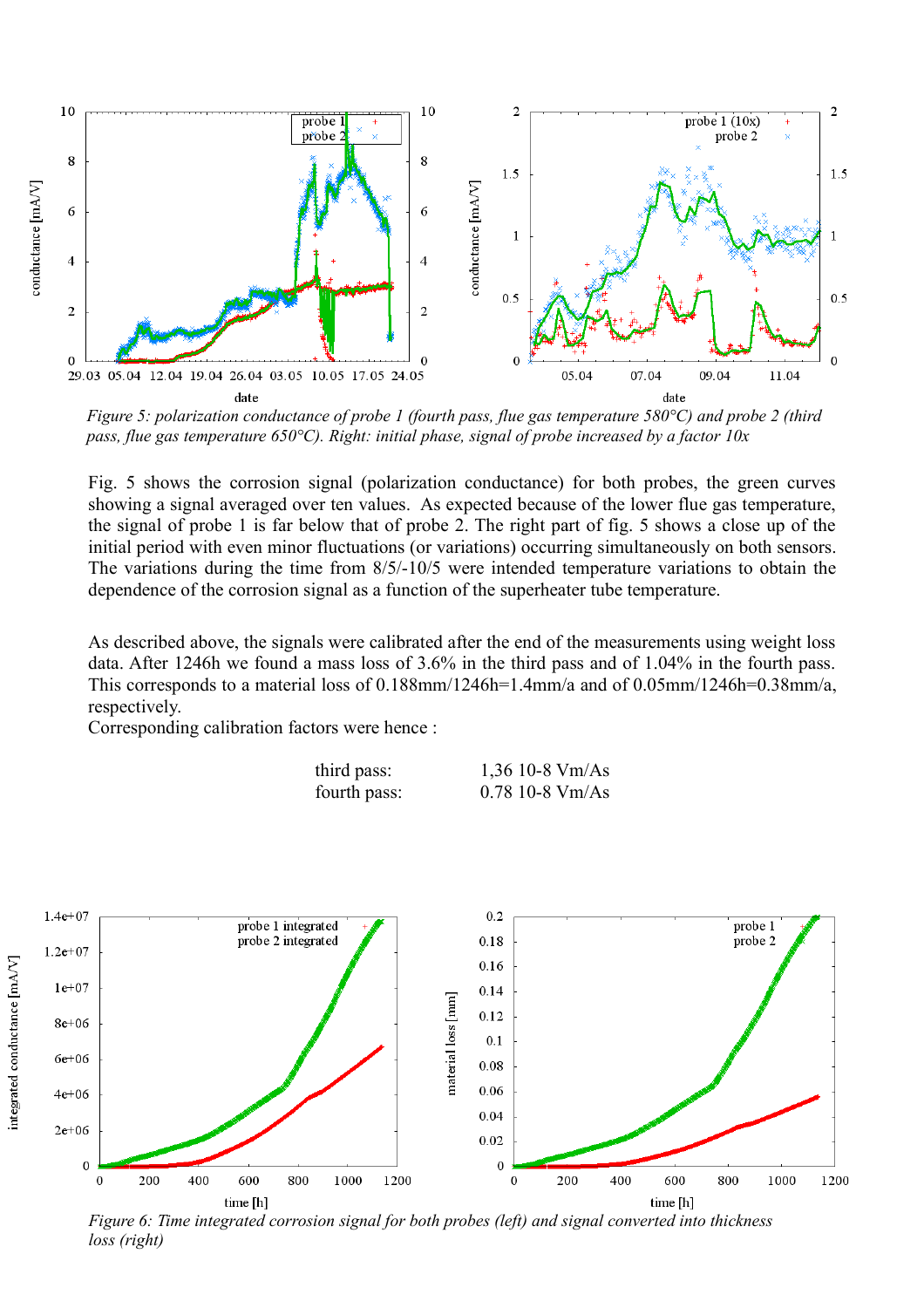#### **Plant 3 (strong corrosion)**

In plant 3 measurements are taken on the transition from first to second pass at a flue gas temperature of approx. 900°C. This plant has rather strong superheater corrosion, consistent with our results shown in fig. 7, where the signal was also converted into thickness loss (right hand scale). The right part of fig. 7 shows a short period of operation with an auxiliary burner. Visibly the signal drops nearly instantaneously to one third of its former value, essentially for two reasons: first chlorine supply is strongly reduced and secondly the flue gas temperature is presumably somewhat lower.



*side a short period with auxiliary burner with corrosion potential* 

During a former measurement a calibration factor of 0.56 Vm/As was determined. The later measurements shown here yielded a calibration factor of 0.61 Vm/As, i. e. a value quite close to the first one. It is somewhat smaller than that found in other plants, but still in the same order of magnitude. The loss rate reaches maximum values above 15 mm/a, i. e. lifetimes of the superheater of less than half a year. Of course the average loss lies below this, but still is of the order 6mm/a.



#### **Plant 4 (extreme corrosion)**

6 *Figure 8: Probe 1 above superheater, two test series*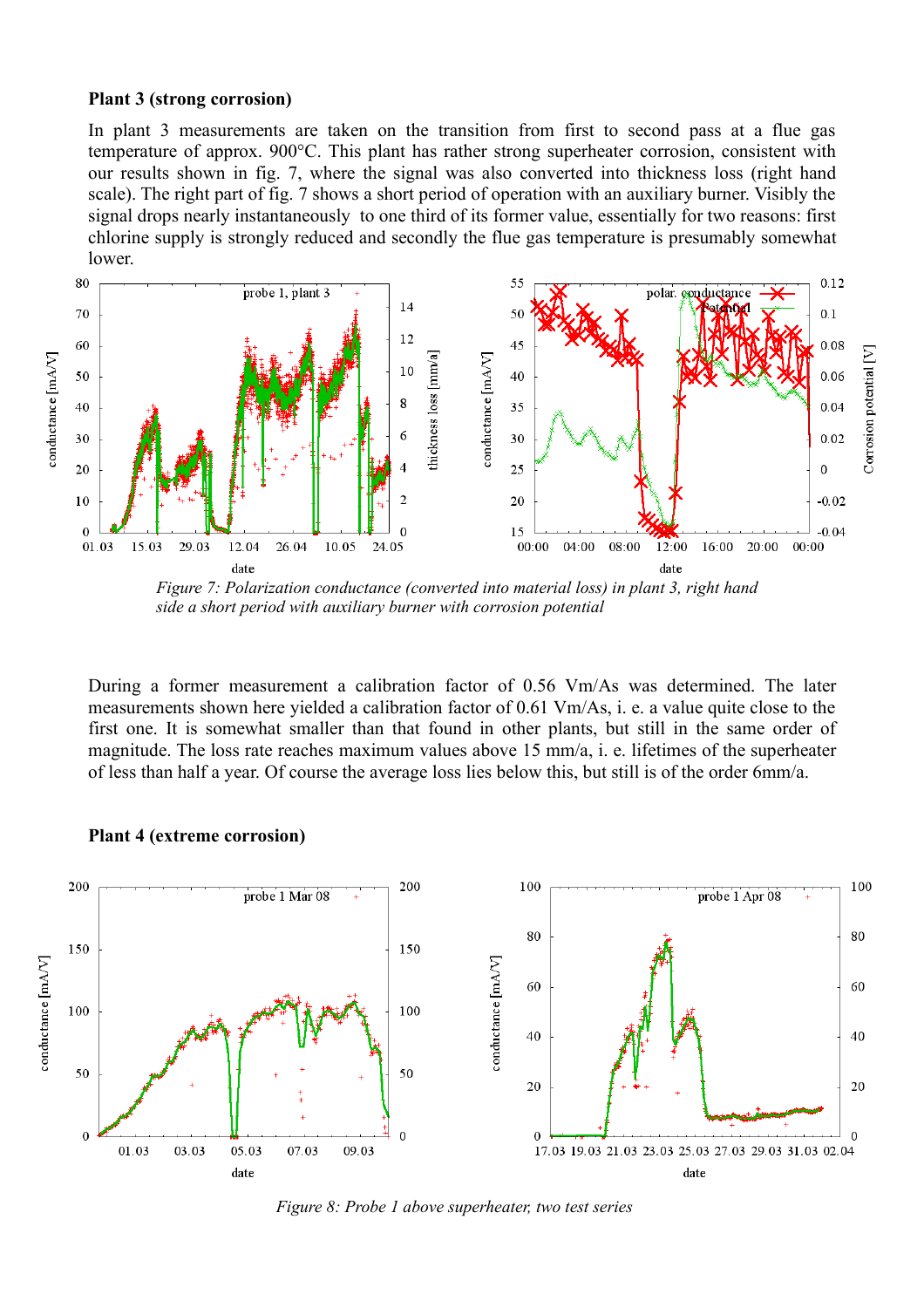In plant 4, a WTE plant with extremely high corrosion rates, we conducted several shorter test series. Again two probes were installed in different positions, both in the second pass close to the superheaters. Probe 1 was installed above the superheaters at a flue gas temperature of 850°C, probe 2 below at 700°C. Especially in the upper position, the signal reached values up to 150 mA/V, i. e. 10-20 times higher than in other plants.



*Figure 9: probe 2 below superheater, two test series*

Until now, we were not able to determine calibration factors, but the results obtained so far would correspond (using the calibration from above) to material loss rates of about 9mm/a. This finding is confirmed by inspection of the measuring rings as well as from sparse information from the operators.

### *Temperature dependence of corrosion*

Two crucial parameters for high temperature corrosion in waste incinerators are the temperature of the superheater tube walls and the temperature of the flue gas. The former determines the energetic efficiency of the plant, the latter is controlled by constructive parameters, especially the mounting position of the superheaters.

#### **Superheater wall temperature**

Due to the separate temperature control of the probe head the surface temperature of the sensor rings can be varied over a broad range. The influence on corrosion is twofold: a short term variation of the ring temperature only modifies the kinetics of the corrosion processes but not the composition of the deposits nor the conditions at the corrosion front. A long term change, on the other hand, might also modify the structure and composition of the deposits and the morphology of the corrosion products.

Assuming a simple thermally activated reaction, the corrosion rate k should follow an arrhenius law

$$
k = k_0 \exp\left(-\frac{\Delta G_1}{RT}\right)_{RW}
$$

with an activation energy  $\Delta G_1$ . Variation of the superheater temperature (or the temperature of the probe rings) allows to determine this activation energy. Fig. 10 (left) shows the polarization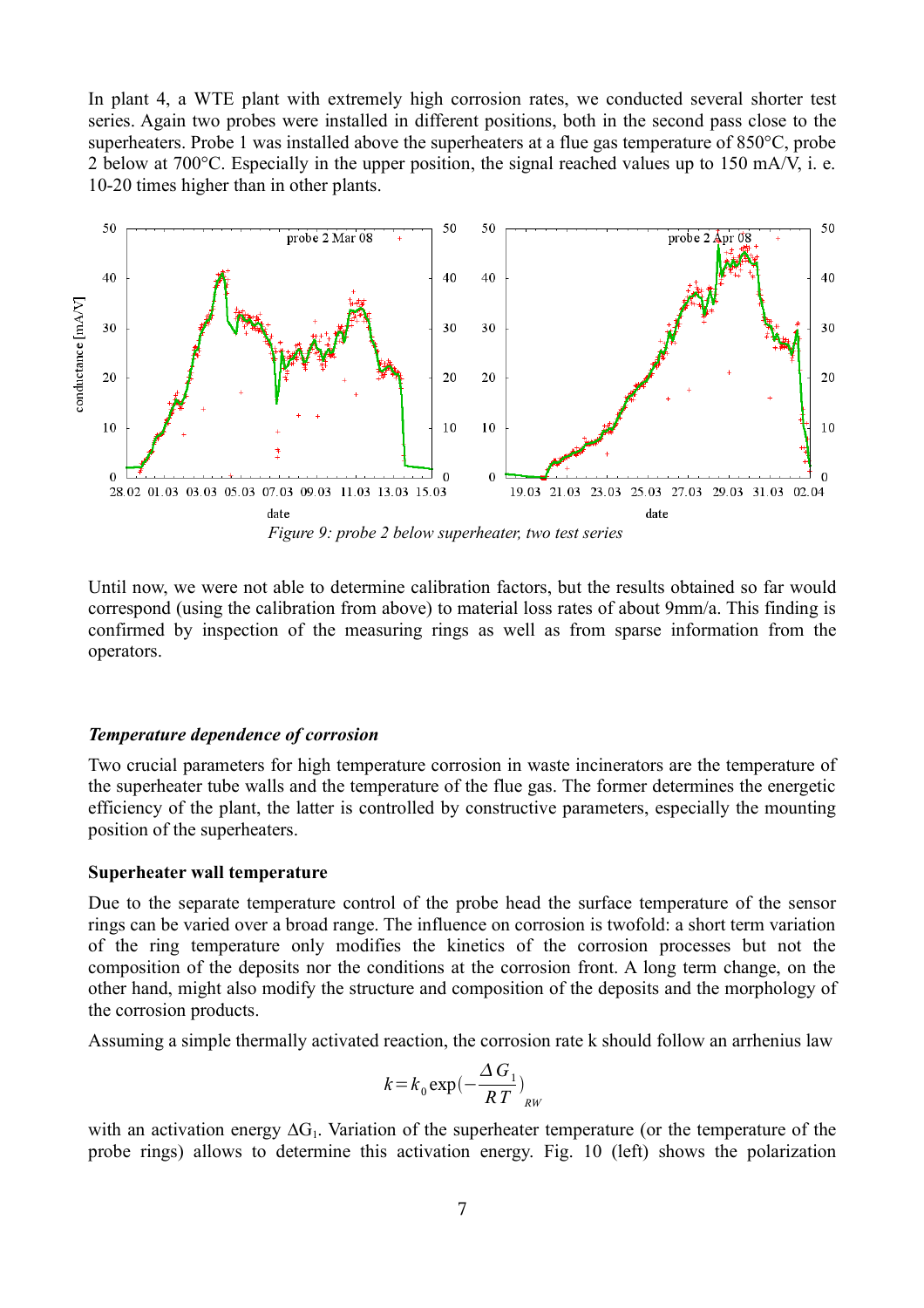conductance as a function of temperature during short term temperature variations in the WTE plant GKS, Schweinfurt, Germany. Temperature was adjusted to a value different from the standard value of T=430°C for a time of 5h, than back to 430°C again for 5h. The lowest temperature that was achieved was 350°C, the highest 470°C. The slope of the green line corresponds to an activation energy of  $\Delta G_1$  =36 kJ/mol. A similar experiment was conducted in plant 2, where the activation energy was  $\Delta G_1$ =75 kJ/mol.

In a second experiment in GKS temperature was lowered for a longer period (several days) to 250 $^{\circ}$ C. The polarization conductance obtained there (1,7mA/V) is marked by a solid black square in the graph. When the temperature was raised back to 430°C, the measured corrosion signal first increased to 25mA/V, but dropped than during several days to the initial value of 15-20 mA/V (Solid and open black circle). This is a clear indication for a change in deposit composition or microstructure, presumably the formation of chloride deposits, which only sulphatized when the temperature was increased again.



*Figure 10: Arrhenius plot of the polarization conductance as function of the tube wall temperature. Left WTE plant Schweinfurt (GKS), right plant 2*

### **Flue gas temperature**

A compilation of the data obtained in the different WTE plants described above results in a slightly inconsistent picture (table 1, fig. 11): a plot of the data as a function of flue gas temperature shows a certain correlation between corrosion rate and flue gas temperature, but with strong scatter. This can be attributed to other factors like waste composition, control of combustion, design of the plant and others. Nevertheless we tried to plot the data again in an arrhenius like dependence (fig. 12).

$$
k = k_0 \exp\left(-\frac{\Delta G_2}{RT_{RG}}\right)
$$

Surprisingly this results in a similar activation energy of  $\Delta G_2 = 37.2$  kJ/mol. Bossmann [6] determined an activation energy of approximately  $\Delta G_2$ =100kJ/mol.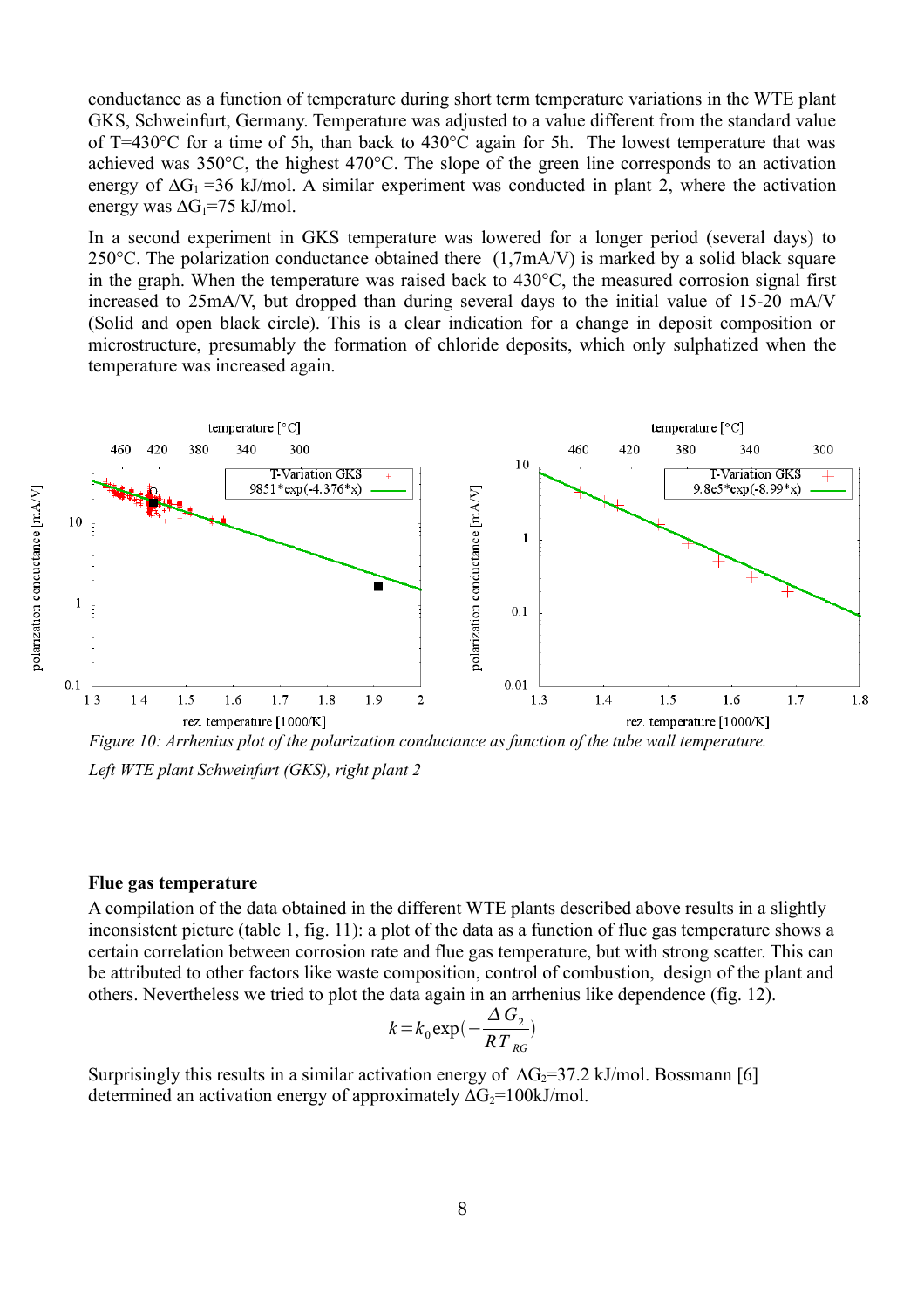|           | Wall temperature | Flue gas temperature | Material loss rate [mm/a] |
|-----------|------------------|----------------------|---------------------------|
| plant 0   | 430              | 580                  | $\overline{2}$            |
| plant 1 a | 430              | 600                  | 1,4                       |
| plant 1 b | 430              | 750                  | 6,4                       |
| plant 2 a | 430              | 650                  | 1,5                       |
| plant 2 b | 430              | 580                  | 0,5                       |
| plant 3   | 430              | 900                  | 6,9                       |
| plant 3   | 430              | 900                  | 5,7                       |
| plant 4 a | 430              | 850                  | 9                         |
| plant 4 b | 430              | 700                  |                           |

*Table 1: material loss rate on superheater tubes measured in different plants*

Taking the measurements inside a single plant on different positions one can estimate (with some uncertainty, since temperature differences are not too high) the activation energy as  $\Delta G_2$ =74 kJ/mol for plant 1 and  $\Delta G_2 = 121$  kJ/mol for plant 2.



*Figure 11: The data from fig. 11 in an arrhenius plot. Green: straight line fitted to the data yielding an activation energy of 37.2 kJ/mole*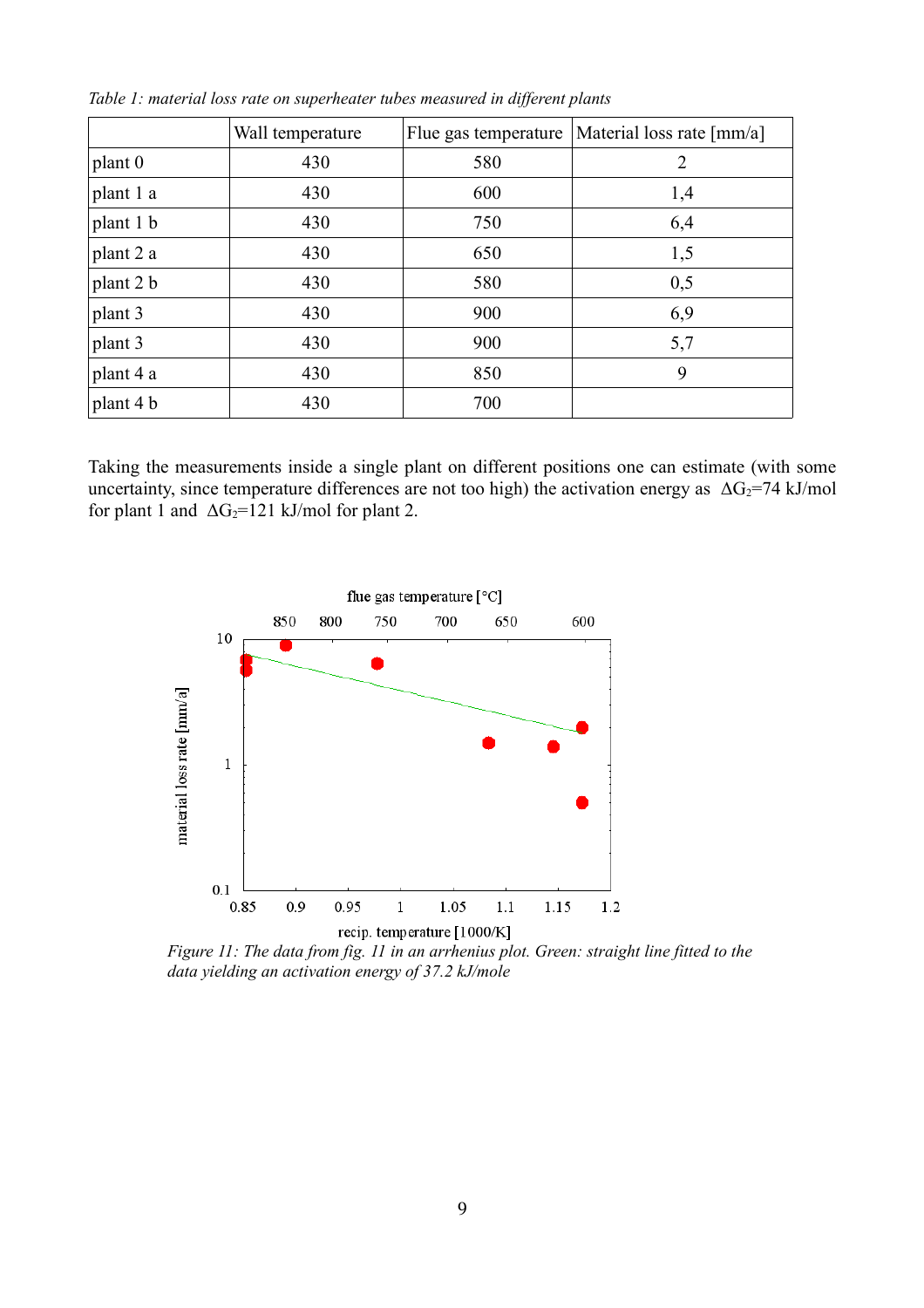#### **Constructing a corrosion diagram**

Empirically a corrosion diagram, i. e. a plot of regions of high and low corrosion rate in the parameter plane of flue gas and tube wall temperature, was developed in 1994 [7] and augmented by Warnecke in 2004 [8], see fig. 12. Our results for the dependence of corrosion rate *k* on those temperatures can be inserted into this graph (red and green line in fig. 12, see also [9]), if for both dependencies thermally activated processes are assumed:

$$
k = k_0 \exp(-\Delta G_1(\frac{1}{RT_w} - \frac{1}{RT_w^0})) \cdot \exp(-\Delta G_2(\frac{1}{RT_w} - \frac{1}{RT_w^0}))
$$

Here T<sub>w</sub> denotes the wall temperature, T<sub>R</sub> the flue gas temperature and  $T_w^0$ , T<sub>R</sub><sup>0</sup> are reference temperatures of 430°C and 600°C, respectively.

The red line is obtained for an activation energy  $\Delta G_1 = 36kJ/mol$  and  $\Delta G_2 = 100kJ$  [6], which does not reproduce the empirical data, while the green line is computed with  $\Delta G_{2}$ =40kJ/mol, the value which is close to the one obtained from the compilation of data above.



*Figure 12: corrosion diagram after Kümmel [8] ("Flingern corrosion diagram") enhanced by Warnecke. Red and green lines obtained from our probe measurements (see text).*

Instead of only plotting fields of "high" and "low" corrosion, our data allow to give a three dimensional representation or a field of "iso-corrosion-lines", as is shown in fig. 13 for plant GKS and in fig. 14 for plant 2. Despite the considerably values for the corrosion rate measured in this plant, the higher value for  $\Delta G_1$  in plant 2 results in a much steeper increase, so one can conclude, that increased superheater temperatures would lead to stronger corrosion as e.g. in GKS.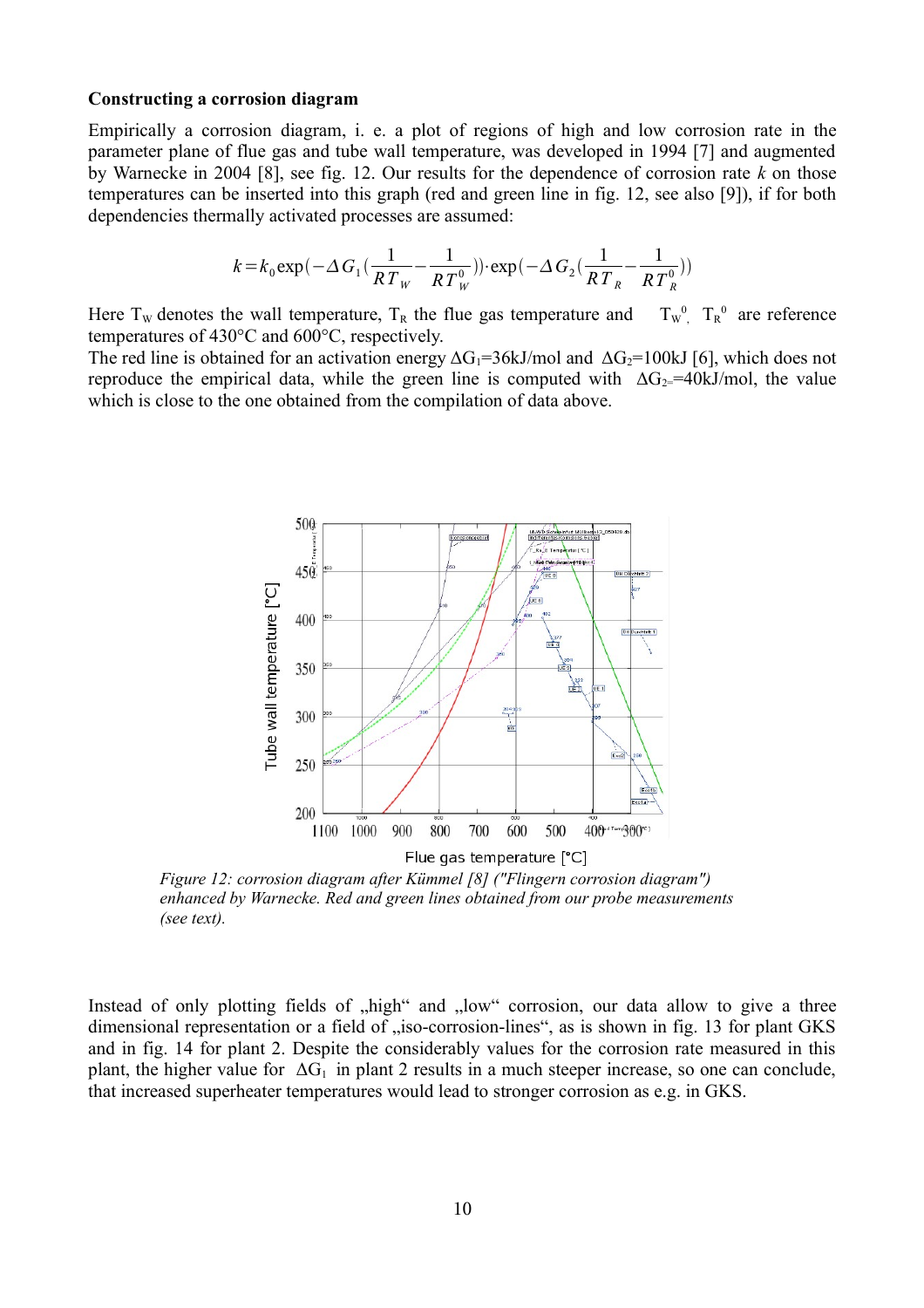

*obtained in GKS. Colored lines are lines of constant corrosion rate in mm/a.*



*in plant 2*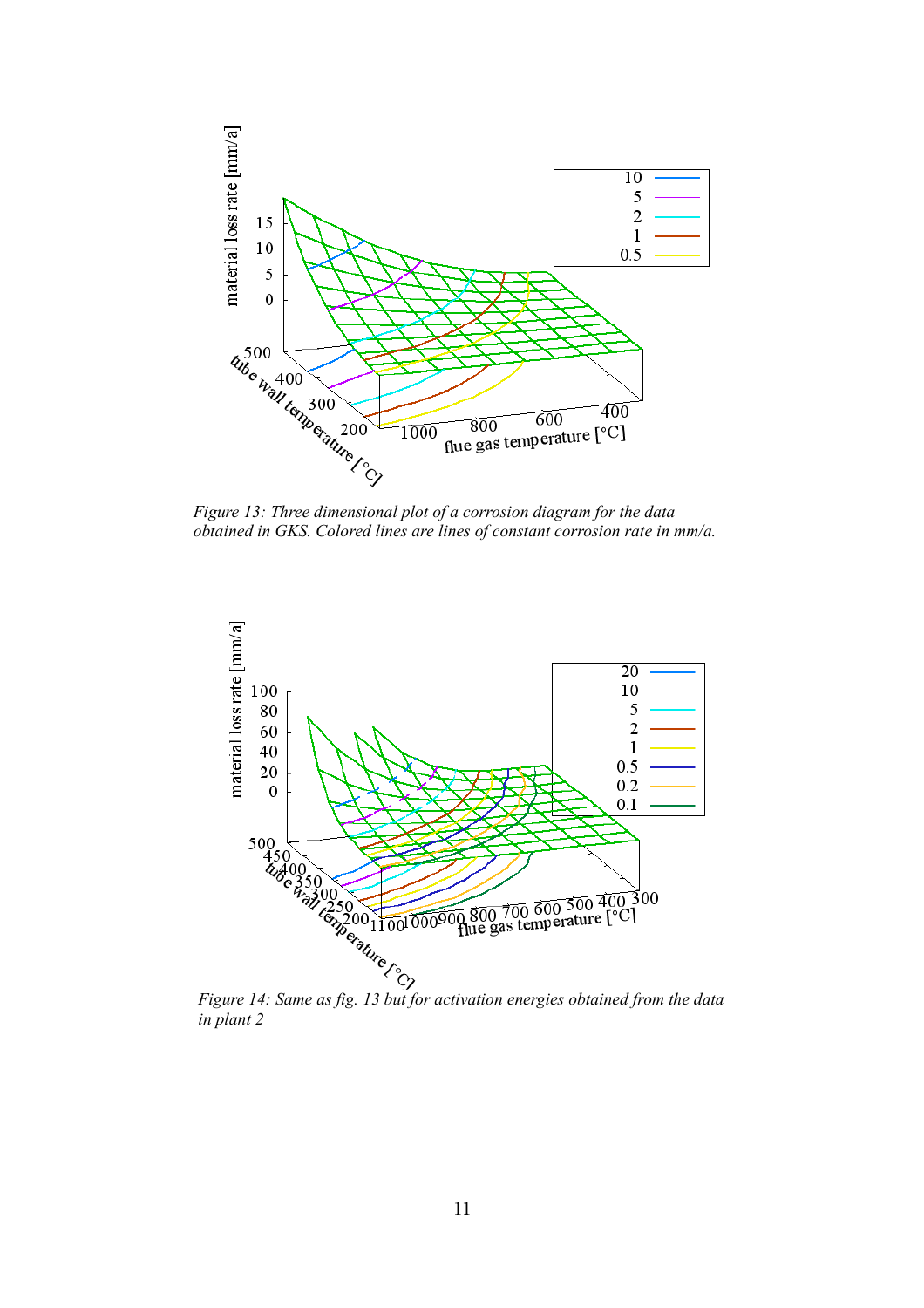# *Conclusion*

The measurements shown above result in a rather simple picture for the corrosion rate in a given plant, if superheater or flue gas temperature are varied. Apparently the process is dominated by thermal activation with activation energies depending on the plant. Nevertheless it should be clear that differences of different plants not only stem from different temperatures but also from numerous other parameters like e. g. waste composition, control of combustion, design of the plant or amount and availability of chloride compounds. However our results confirm the importance of those thermal parameters (especially given by the position of the superheaters in the plant). To further quantify these correlations and the influence of other parameters, but also to further clarify the processes during this type of high temperature corrosion, we plan to vary more systematically both the position of our probe in one plant and the temperature of the probe, and furthermore to modify locally the composition of the flue gas by injection of aerosol particles in the vicinity of our probe.

# *Acknowledgement*

A part of this work originates from the project EfreKorr II – EU46, funded by the Freistaat Bayern through the Bavarian State Ministry of the Environment, Public Health and Consumer Protection (StMUGV) and the European Community. The financial support is gratefully acknowledged.